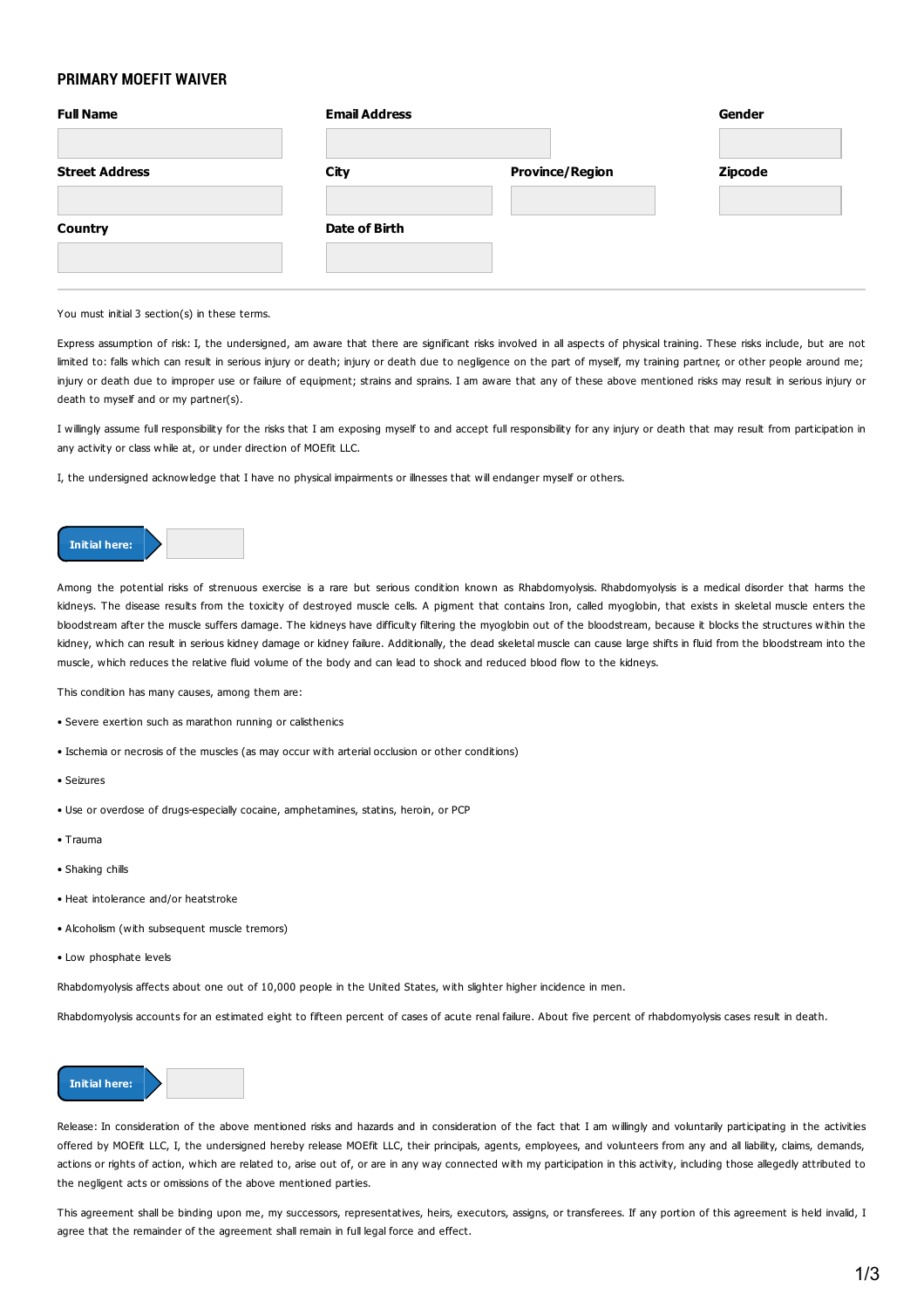If I am signing on behalf of a minor child, I also give full permission for any person connected with MOEfit LLC to administer first aid deemed necessary, and in case of serious illness or injury, I give permission to call for medical and or surgical care for the child and to transport the child to a medical facility deemed necessary for the well being of the child.

Indemnification: The participant recognizes that there is risk involved in the types of activities offered by MOEfit LLC. Therefore the participant accepts financial responsibility for any injury that the participant may cause either to him/herself or to any other participant due to his/her negligence. Should the above mentioned parties, or anyone acting on their behalf, be required to incur attorney's fees and costs to enforce this agreement, I agree to reimburse them for such fees and costs. I further agree to indemnify and hold harmless 26.2 Crossfit, their principals, agents, employees, and volunteers from liability for the injury or death of any person(s) and damage to property that may result from my negligent or intentional act or omission while participating in activities offered by MOEfit LLC, at the main building or abroad. This includes but is not limited to parks, recreational areas, playgrounds, areas adjacent to main building, and/or any area selected for training by MOFfit LLC.

I have read and understood the foregoing assumption of risk, and release of liability and I understand that by signing it obligates me to indemnify the parties named for any liability for injury or death of any person and damage to property caused by my negligent or intentional act or omission. I understand that by signing this form I am waiving valuable legal rights.

| <b>Initial here:</b>                                                                          |
|-----------------------------------------------------------------------------------------------|
| $\Box$ I agree to these terms.                                                                |
| Have you ever had heart disease? *<br>$\Box$ Yes $\Box$ No                                    |
| Have you ever had high blood pressure? *<br>$\Box$ Yes $\Box$ No                              |
| Have you ever had chest pains, or shortness of breath? *<br>$\Box$ Yes $\Box$ No              |
| Do you smoke? *<br>$\Box$ Yes $\Box$ No                                                       |
| Do you have knee issues? *<br>$\Box$ Yes $\Box$ No                                            |
| What about lower back problems? *<br>$\Box$ Yes $\Box$ No                                     |
| Neck or shoulder pain? *<br>$\Box$ Yes $\Box$ No                                              |
| What about hips and/or pelvis? *<br>$\Box$ Yes $\Box$ No                                      |
| Are you currently taking any medications $*$<br>$\Box$ Yes $\Box$ No<br>If "yes", please list |
|                                                                                               |